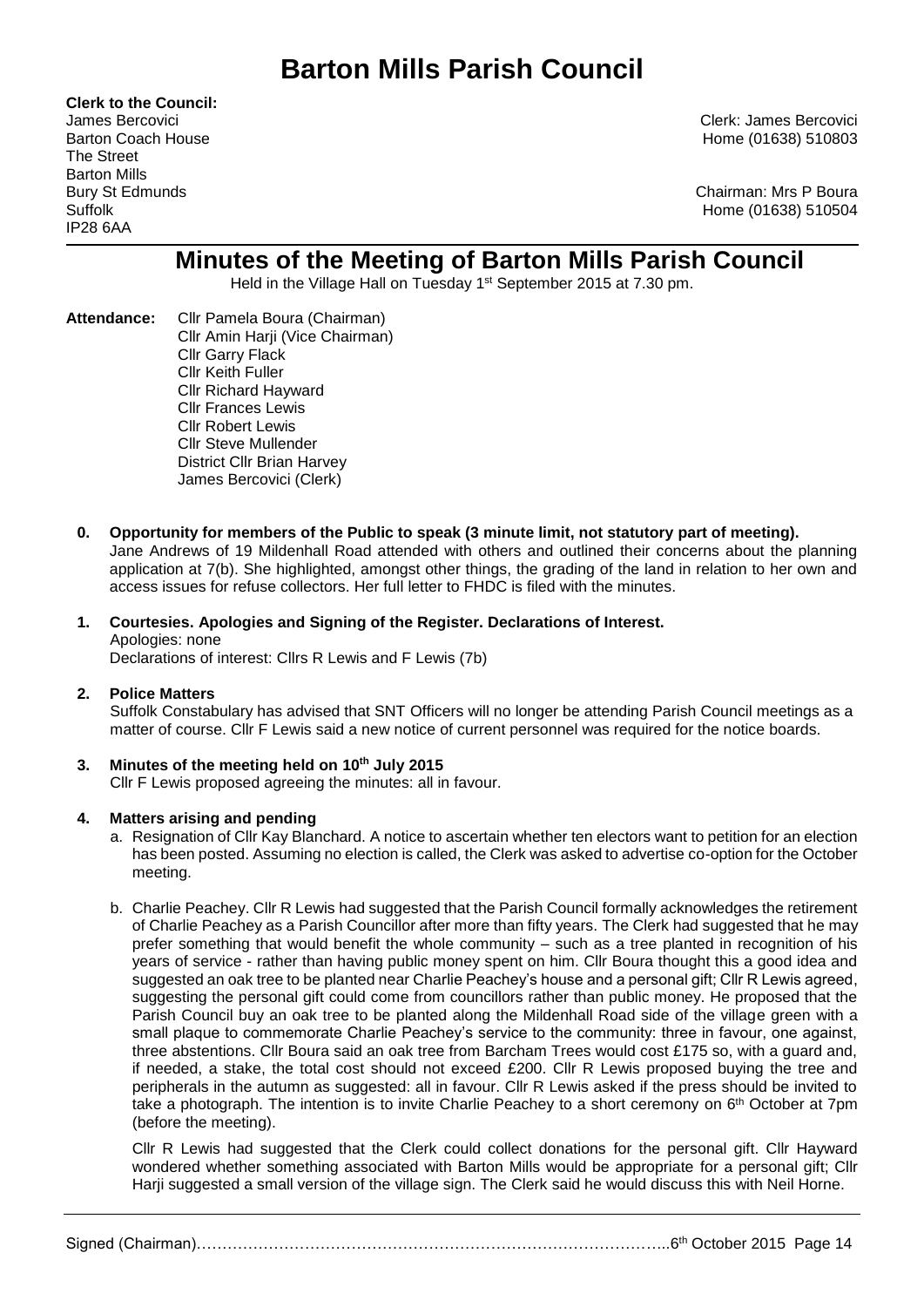- c. Financial Regulations. Following the review of Standing Orders, Cllr Boura said it was now necessary to review the Financial Regulations and suggested a new working group to comprise the Councillors with responsibility for finance (Cllrs Harji and R Lewis) and others. Cllr Harji agreed that Cllr Boura and the Clerk should be included in this. The Clerk said he would email the latest model regulations to the working group. It was decided to hold a working group meeting on Monday 14<sup>th</sup> September.
- d. Football coaching there have been problems raising funding in time for the summer holiday. Cllr Hayward suggested the October half-term. Cllr Mullender suggested the Parish Council could budget for this and liaise with other parishes. Cllr Boura suggested getting prices for coaching. Cllr Hayward thought contributions from participants would mean greater commitment. Cllr Waters said he would check to see if there are any new grants available which may help. Cllr Harvey said the application would need to come from the Football Club, not the Parish Council. The Clerk said he had put this to the Football Club and would follow this up. Cllr Harvey said it would need to be open to children from neighbouring parishes to be eligible for maximum sponsorship.
- e. Fiveways Roundabout Cllr Boura said she had read a number of online concerns about lane discipline and near misses on the roundabout and wondered whether the Parish Council should press for traffic lights. Cllr Mullender was opposed to this. Cllr Flack said improved signage and road markings were needed for traffic coming into Mildenhall from the A11. Cllr R Lewis said there was a problem with traffic queuing in the fast lane of the southbound A11 trying to enter the village, especially when car boot sales were being held. He wondered whether a 'no waiting except on slip road' sign (or similar) would help. The Clerk was asked to relay these concerns to the Highways Agency which has responded as follows:

'With regards to the Fiveways roundabout, we are already aware of this issue and would like to reassure the Parish Council that we are reviewing the design of the approach to the roundabout including the options to change the signing and realign the road markings.

'Presently, the technical report is in the process of being finalised. It is anticipated that this permanent solution will improve how traffic flows around the roundabout and therefore remove this potential traffic conflict.

'In the interim period, we have already installed two temporary signs to encourage drivers to stay in the correct lanes in order to minimise the risk of accidents related to Mildenhall bound traffic.

'You mention traffic queuing in lane 2 southbound to turn right especially when car boot sales are being held. We have unsuccessfully tried to telephone the organiser of the car boot sales in the past to remind them that these events are causing traffic management issues, and to ask what plans they have to remedy the problems. Installing no waiting signs may lead to an increasing number of vehicles making 'U' turns at the next junction south where there is already a known safety problem with this manoeuvre. We will now try to make contact with them in writing.

'The right turn off the A11 into Barton Mills does have no 'U' turn signs. Further signing cannot be installed as it would not comply with traffic signs regulations. Consequently, the issue of illegal 'U' turns at this location is primarily an enforcement issue. Vehicles carrying out 'U' turns immediately after they have turned right are doing so on local roads. Any changes to signing here is a matter for the Local Highway Authority, Suffolk County Council.'

Cllr Boura said there is an online petition with over 1000 signatures. However, Cllr F Lewis said this was promoting the installation of traffic lights and suggest the Parish Council should make clear its opposition to this. Cllr Fuller suggested it may be better to await the results of the technical report.

- f. Provision of a village notice board in the vicinity of Worlington Road Cllr Hayward observed that there are now quite a lot of residents at that end of the village and that a noticeboard may help them feel more involved in Barton Mills. He suggested it could be sited at the proposed bus stop outside the entrance to Bridge Farm. He volunteered to look after it. The Clerk said the first thing would be to ascertain who owns the land and seek permission to site a board on it. This has been granted. Cllr Hayward has investigated boards and found a suitable one for around £500. He distributed an image of the board which could display 16 A4 sheets. Cllr Mullender wondered whether Neil Horne could produce something like this. The Clerk was asked to investigate this suggestion, to check if planning permission would be required and to apply to the 100 Club for a grant.
- g. Charges for use of field by football teams other than those based in Barton Mills. The Clerk had been advised that the football club charges other teams £10 per week for use of the field alone (and £30 per week to include use of its club hut) and that the money is retained by the football club. Cllr Mullender said

Signed (Chairman)………………………………………………………………………………..6th October 2015 Page 15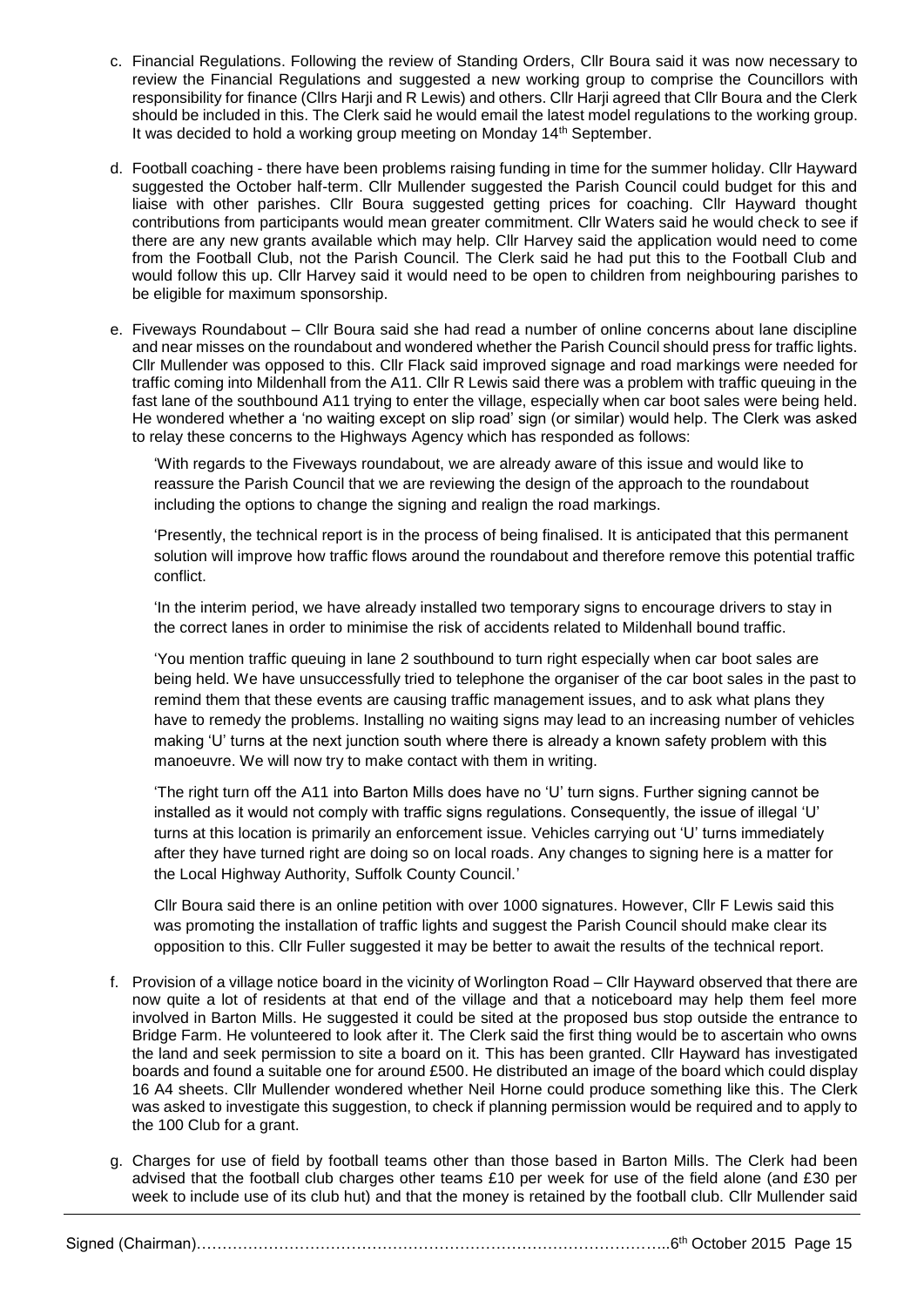this information is false. Cllr Boura said she did not understand why the football club does not make a contribution for its use of the field; Cllr Flack thought it should do so; Cllr F Lewis said the football club used to contribute £200 per year towards the upkeep of the field but thought this stopped around ten years ago. Cllr Flack observed that other organisations such as the Allotments Association pay a regular amount to the Parish Council. Cllr R Lewis suggested the Clerk asks the club for clarification of which teams use the field, when and how much they pay for the facilities. Cllr Flack also pointed out that the 5-aside goals which are used by some clubs were purchased specifically for use by Barton Mills children.

- h. Footpath to Mildenhall. The Clerk has been advised that, due to budgetary pressures, Suffolk CC will not be resurfacing the final section of the footpath as previously outlined. Councillors expressed dismay at this. Cllr R Lewis asked how much it would cost to complete the work, suggesting the Parish Council may be able to raise the funding elsewhere. Cllr Harvey asked the Clerk to forward this information to him when it is received.
- i. 30mph flashing speed limit sign application form received. The Clerk said he would forward it to Cllr Boura for them to go through before submitting it. Cllr Hayward asked where the signs would be located. He was advised the following locations: Worlington Road, Mildenhall Road, Church Lane, Bell Lane. Cllr Boura said the public had been consulted and no objections had been received. The Clerk advised that he had contacted the police but had no response so would follow this up. Cllr Mulender asked how the sign would be powered: solar. He also asked about maintenance issues such as the replacement of bulbs, observing that the Parish Council would have to be committed to this if it were to proceed. Cllr Boura asked the Clerk to make enquiries about maintenance issues with Freckenham and Worlington. Cllr Harvey said Worlington use LED bulbs.
- j. Car boot sale meeting. Cllr F Lewis highlighted the need for a meeting. The Clerk said he would contact the organisations suggesting Thursday 22<sup>nd</sup> October at 7.30pm in the Church Room.
- k. Planters on the field. Cllr Fuller had said these were in need of attention. Cllr Boura had suggested asking if anyone would like to adopt them. Cllr F Lewis had suggested an appeal in the Barton Miller and asked if the Parish Council would be prepared to pay for plants and bulbs. Cllr R Lewis had said Glynn East had funding for this sort of thing; however, Glynn East advised that this is not the case. Thanks are due to Mabel Smith who says that she has cared for one of the planters for 16 years but would now like to retire. The clerk was asked to write a letter of thanks. Glenda and John Berrett have offered to look after the two planters adjacent to Mildenhall Road. As they are heavily shaded, they suggest planting with evergreens and would like to know what budget is available for this. Lyndsay and Derek Judd have also offered to adopt one of the planters. Cllr Flack said he would look after the other two. It was agreed that up to £50 per planter could be made available for plants.
- l. Defibrillator. Cllr Boura pointed out an article outlining the use of a redundant phone box to house a defibrillator and suggested the Parish Council could look into this. The Clerk advised that the cost of a defibrillator is between £1400 and £2200. Cllr Boura suggested the 100 Club could be approached. Cllr R Lewis agreed this could be invaluable for the village and said he would ask Barry Klatt for permission to keep the phone box where it is.
- m. Cllr Boura pointed out that on 9<sup>th</sup> September, Queen Elizabeth II will become the longest serving British monarch and asked if the Parish Council wanted to mark this in any way. Cllr Flack pointed out that in 2016 she will be ninety which would be a further opportunity to celebrate. Cllr Harji asked if the government is planning an additional bank holiday. Cllr F Lewis said she had not been able to find any indication of an additional bank holiday. She said the Scarecrow committee was trying to find out if people want to continue with Scarecrows and had booked a meeting for November. She asked what people wanted to do to celebrate. Cllr Flack said he would like a street party. Cllr Mullender said the Parish Council should do something and would need to decide a budget, book a marquee, band etc. Cllr R Lewis suggested booking the village hall as well. Cllr F Lewis suggested bringing the meeting forward to 21st October.
- n. Trees at Playing Field: Quotes have been received from DM Tree and Landscape Contractors for £1175.00 + VAT and from SP Landscapes for £1200.00 + VAT. Cllr Boura obtained a third quote for £2,600. She proposed accepting the quote from DM as the contractor seemed very knowledgeable and the quote prompt and reasonable: all in favour. She further advised that he could sever the ivy on trees in the nature belt as well and this was agreed.
- o. Litter bin. Cllr Boura advised that the Clerk had negotiated a free bin which had been installed by Peter Cumber for £15. She said it is already being well used.

# **5. Report from the District Councillor**

Cllr Harvey advised that Town and Country Planning applications for barn conversions were not being referred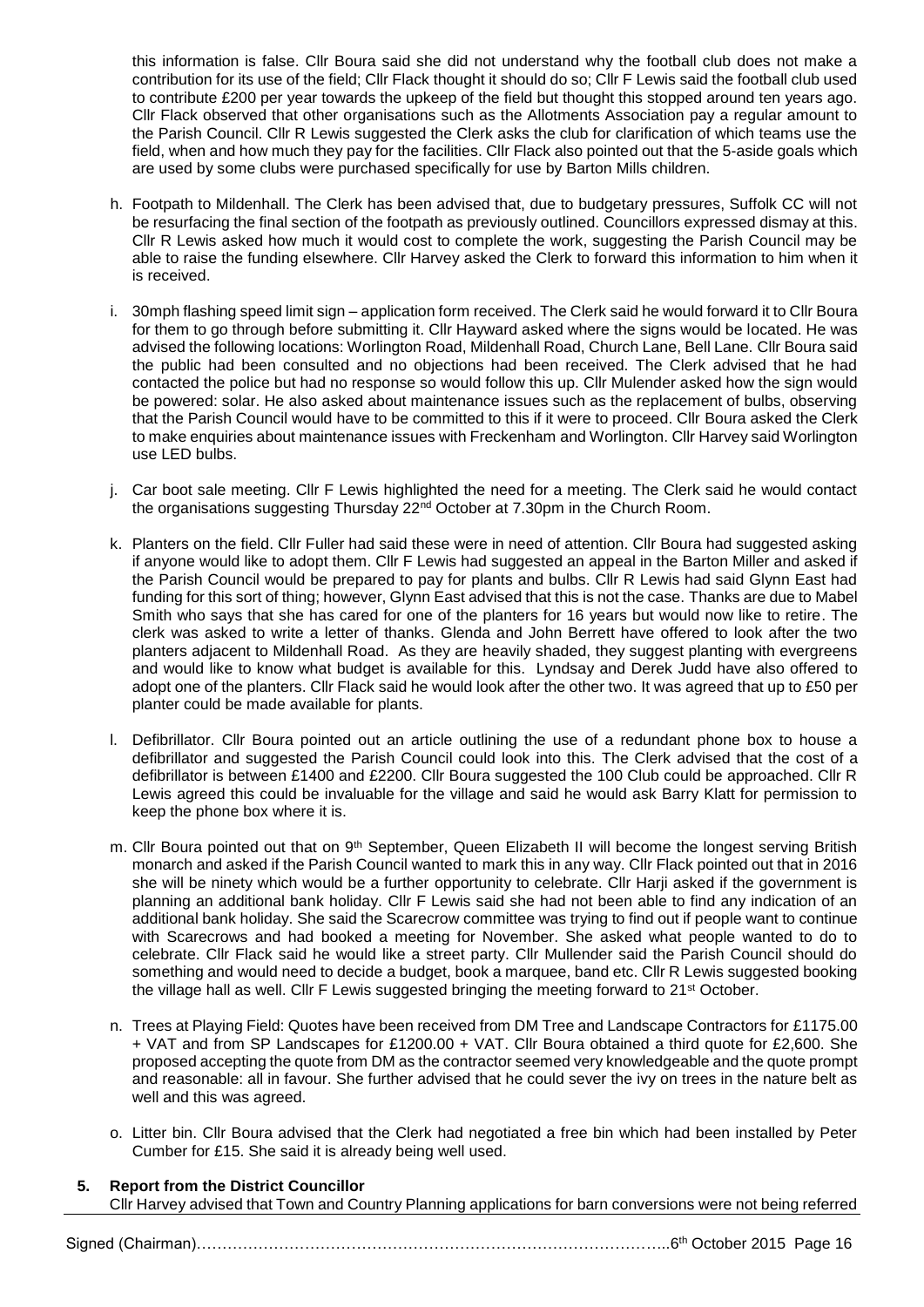to Parish Councils but suggested that FHDC be asked to advise of any such applications as a matter of courtesy even if there is no statutory obligation to do so.

Cllr Harvey advised that Neighbourhood Watch representatives receive crime information; Cllr Harji said he could forward emails to the Clerk. Cllr Boura suggested advertising for a new Neighbourhood Watch Coordinator in the Barton Miller.

### **6. Finance - Standard Payments for approval (inc. VAT)**

a. £619.20 Clerk's net salary (July/August 2014) – chq. 1355

b. £154.80 HMRC (PAYE July/August 2014) – chq.

c. £38.36 Clerk's expenses (July/August 2014) - chq. 1355

Cllr R Lewis proposed agreeing the standard payments: all in favour.

#### **Special Payments for approval (inc. VAT)**

d. £67.50 Barton Mills Village Hall (hall hire: April to June) – chq. 1356

e. £250.00 Peter Cumber (repairs etc on village green) – chq. 1357

f. £112.38 Pamela Boura (materials for work undertaken by Peter Cumber) – chq. 1358

Cllr Boura declared a prejudicial interest and left the meeting for this item. Cllr R Lewis proposed agreeing the special payments: all in favour.

#### **Receipts**

g. £2923.00 FHDC (precept)

#### **7. Planning.**

Note - *ITALICS: Parish Council comments passed to Forest Heath DC.* **Bold: Forest Heath DC decision**

#### **General and for consideration:**

- a. DC/15/1250/ADV Land used for car boot sale, Newmarket Road application for advertisement consent: 1 no directional banner sign. Cllr R Lewis was concerned that approval of this would open the floodgates to anyone wanting to erect a sign which he considered really to be an advertising sign in any case. *He proposed objecting to the application: all in favour.*
- b. DC/15/1201/FUL Land rear of 21 Mildenhall Road 4 no dwellings and 4 no double garages. Note: this item was considered at the start of the meeting so members of the public could hear the council's deliberations. Cllrs R Lewis and F Lewis declared a prejudicial interest and left the meeting for this item. Cllr Boura said the proposed development fell outside the development line of the village which ends at Hassall's Corner. Cllr Fuller asked if it affects protected zones but was told it does not. Cllr Mullender observed that the council had previously objected to any development outside the plan but had considered the Worlington Road developments on their merits. Cllr Boura said that, as FHDC now has a five year allocation, the usual rules apply. *Cllr Harji proposed objecting to the proposal in principle: all in favour.* Cllr Boura suggested additional comments, if the proposal is to be allowed, that bin storage and refuse lorry access should be improved, and the ridge line should be lowered to reduce the impact on neighbouring residences. Agreed. She observed that the lane between 21 and 21A had clearly been designed with access in mind; however, Cllr Fuller asked if a fire engine could access the site and it was suggested it would have some difficulty in turning.

#### **Other**

- c. Pancake and Waffle House. Cllr Boura expressed concern about a new vehicle entrance/exit on to Old Mill Lane which did not have planning permission. She also had observed bins on the highway. Cllr Fuller confirmed this. The Clerk has raised this with FHDC planning which has referred the matter to the enforcement team.
- d. Single Issue Review of Core Strategic Policy and Site Allocation Local Plan. Cllr Boura said an extension would be required to a date after 6<sup>th</sup> October (the next meeting) or a special meeting would have to be called to discuss this. Cllr R Lewis agreed, saying this was the only opportunity for the village to consider possible changes for 20 years.

#### **8. Any other business (with consent of the Chairman)**

- a. Hastoe site Cllr Boura asked the Clerk to find out when the hedgerow will be attended.
- b. Dead tree on Manor View Cllr Flack asked the Clerk to chase this up.

#### **9.** Date of next meeting: 6<sup>th</sup> October 2015

Signed (Chairman)………………………………………………………………………………..6th October 2015 Page 17